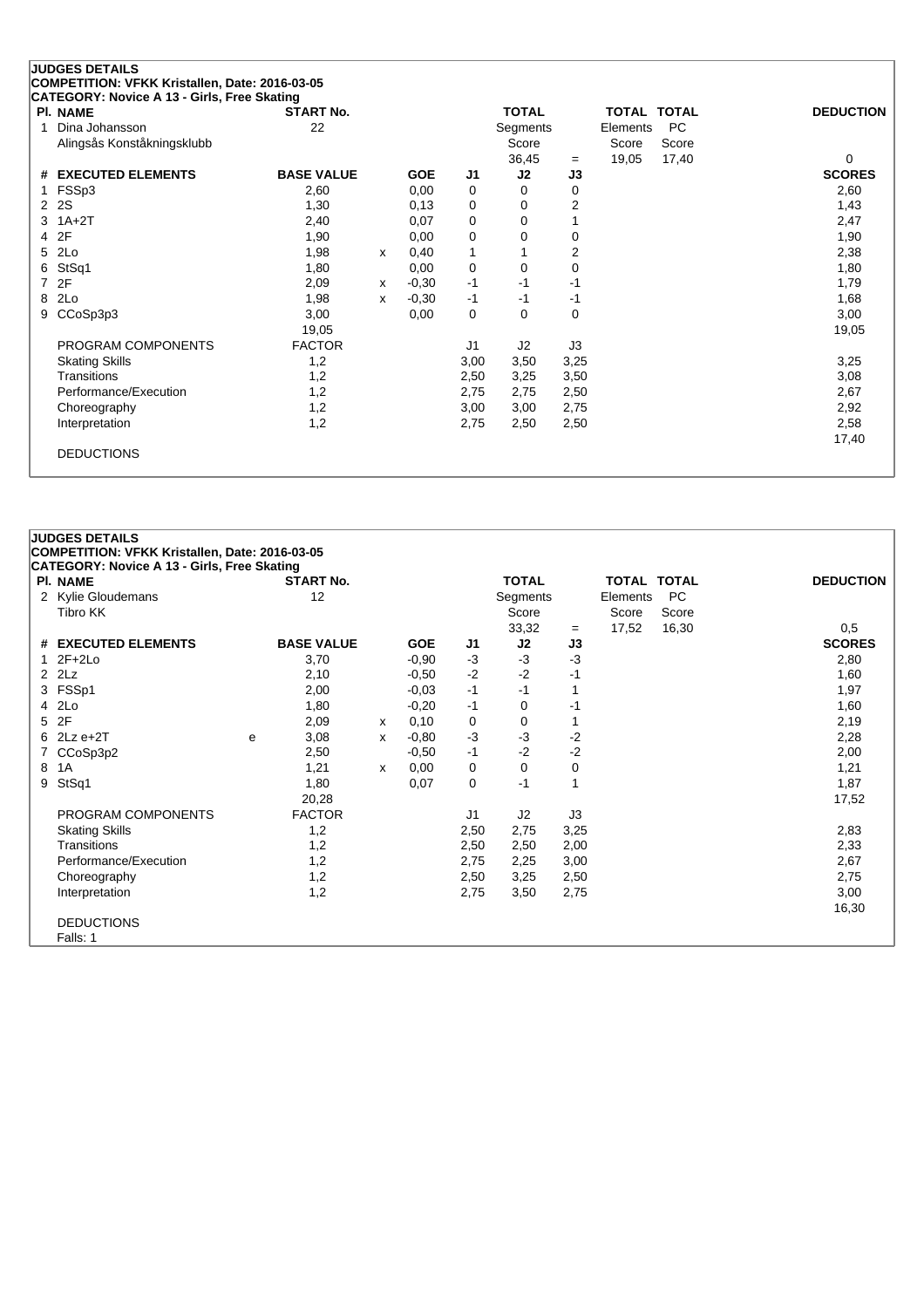|   | 0. ILOUNT. NUVICE A TJ - OIITS, ITTEE ONGUING<br>PI. NAME |         | <b>START No.</b>  |   |            |      | <b>TOTAL</b> |      | TOTAL TOTAL |           | <b>DEDUCTION</b> |  |
|---|-----------------------------------------------------------|---------|-------------------|---|------------|------|--------------|------|-------------|-----------|------------------|--|
|   | 3 Elisabeth Glantz                                        |         | 14                |   |            |      | Segments     |      | Elements    | <b>PC</b> |                  |  |
|   | Lidköpings KK                                             |         |                   |   |            |      | Score        |      | Score       | Score     |                  |  |
|   |                                                           |         |                   |   |            |      | 31,64        | $=$  | 15,74       | 15,90     | $\mathbf 0$      |  |
|   | # EXECUTED ELEMENTS                                       |         | <b>BASE VALUE</b> |   | <b>GOE</b> | J1   | J2           | J3   |             |           | <b>SCORES</b>    |  |
| 1 | 1A                                                        |         | 1,10              |   | $-0.07$    | $-1$ | 0            | 0    |             |           | 1,03             |  |
|   | 2 2 S                                                     |         | 1,30              |   | 0,07       | 0    | 0            |      |             |           | 1,37             |  |
|   | $3 \t2F+2T<$                                              | $\,<\,$ | 2,80              |   | $-0,70$    | $-3$ | $-2$         | $-2$ |             |           | 2,10             |  |
|   | 4 1Lz                                                     |         | 0,60              |   | $-0,13$    | $-1$ | $-2$         | $-1$ |             |           | 0,47             |  |
|   | 5 FSSp1                                                   |         | 2,00              |   | $-0,30$    | -1   | $-2$         | 0    |             |           | 1,70             |  |
|   | $6$ 2Lo+2T                                                |         | 3,41              | x | $-0,70$    | $-3$ | $-2$         | $-2$ |             |           | 2,71             |  |
|   | 7 StSq1                                                   |         | 1,80              |   | 0,17       | 0    | 0            |      |             |           | 1,97             |  |
|   | 8 2F                                                      |         | 2,09              | х | $-0,20$    | $-1$ | $-1$         | 0    |             |           | 1,89             |  |
|   | 9 CCoSp3p3                                                |         | 3,00              |   | $-0.50$    | $-2$ | $-2$         | $-1$ |             |           | 2,50             |  |
|   |                                                           |         | 18,10             |   |            |      |              |      |             |           | 15,74            |  |
|   | PROGRAM COMPONENTS                                        |         | <b>FACTOR</b>     |   |            | J1   | J2           | J3   |             |           |                  |  |
|   | <b>Skating Skills</b>                                     |         | 1,2               |   |            | 2,75 | 2,75         | 3,00 |             |           | 2,83             |  |
|   | Transitions                                               |         | 1,2               |   |            | 2,25 | 2,50         | 3,25 |             |           | 2,67             |  |
|   | Performance/Execution                                     |         | 1,2               |   |            | 2,50 | 2,00         | 2,50 |             |           | 2,33             |  |
|   | Choreography                                              |         | 1,2               |   |            | 2,25 | 3,00         | 3,50 |             |           | 2,92             |  |
|   | Interpretation                                            |         | 1,2               |   |            | 2,75 | 2,50         | 2,25 |             |           | 2,50             |  |
|   |                                                           |         |                   |   |            |      |              |      |             |           | 15,90            |  |
|   | <b>DEDUCTIONS</b>                                         |         |                   |   |            |      |              |      |             |           |                  |  |
|   |                                                           |         |                   |   |            |      |              |      |             |           |                  |  |

## **JUDGES DETAILS COMPETITION: VFKK Kristallen, Date: 2016-03-05 CATEGORY: Novice A 13 - Girls, Free Skating Pl. NAME START No. TOTAL TOTAL TOTAL DEDUCTION** 4 Maja Tohver 19 19 Segments Elements PC Västra Frölunda KK Score Score Score Score Score Score Score Score Score Score Score Score Score Score Score Score Score Score Score Score Score Score Score Score Score Score Score Score Score Score Score Score Score Score 29,79 = 14,39 15,90 0,5<br> **32 J3 SCORES # EXECUTED ELEMENTS BASE VALUE GOE J1 J2 J3 SCORES**  $1.30$   $1.30$   $1.30$   $1.57$   $1.57$   $1.57$   $1.57$ 2 2T 1,30 0,13 1 0 1 1,43 3 FCSpB 1,60 0,00 0 0 0 1,60 4 2Lo 1,80 0,10 0 0 1 1,90 5 2S+1T 1,70 0,13 1 0 1 1,83 6 StSq1 1,80 -0,10 0 0 -1 1,70 7 2T 1,43 <sup>x</sup> -0,60 -3 -3 -3 0,83 8 1A+1Lo 1,76 <sup>x</sup> 0,07 0 0 1 1,83 9 CCoSp3p1 2,00 -0,30 -1 -1 -1 1,70 14,69 14,39 PROGRAM COMPONENTS FACTOR 11 J2 J3 Skating Skills 1,2 2,75 3,00 3,25 3,00 Transitions 1,2 2,50 2,25 3,00 2,58 Performance/Execution 1,2 1,2 2,75 2,75 2,50 2,67 Choreography 1,2 2,50 2,50 2,75 2,58 Interpretation 1,2 2,50 2,25 2,50 2,42 15,90 DEDUCTIONS Falls: 1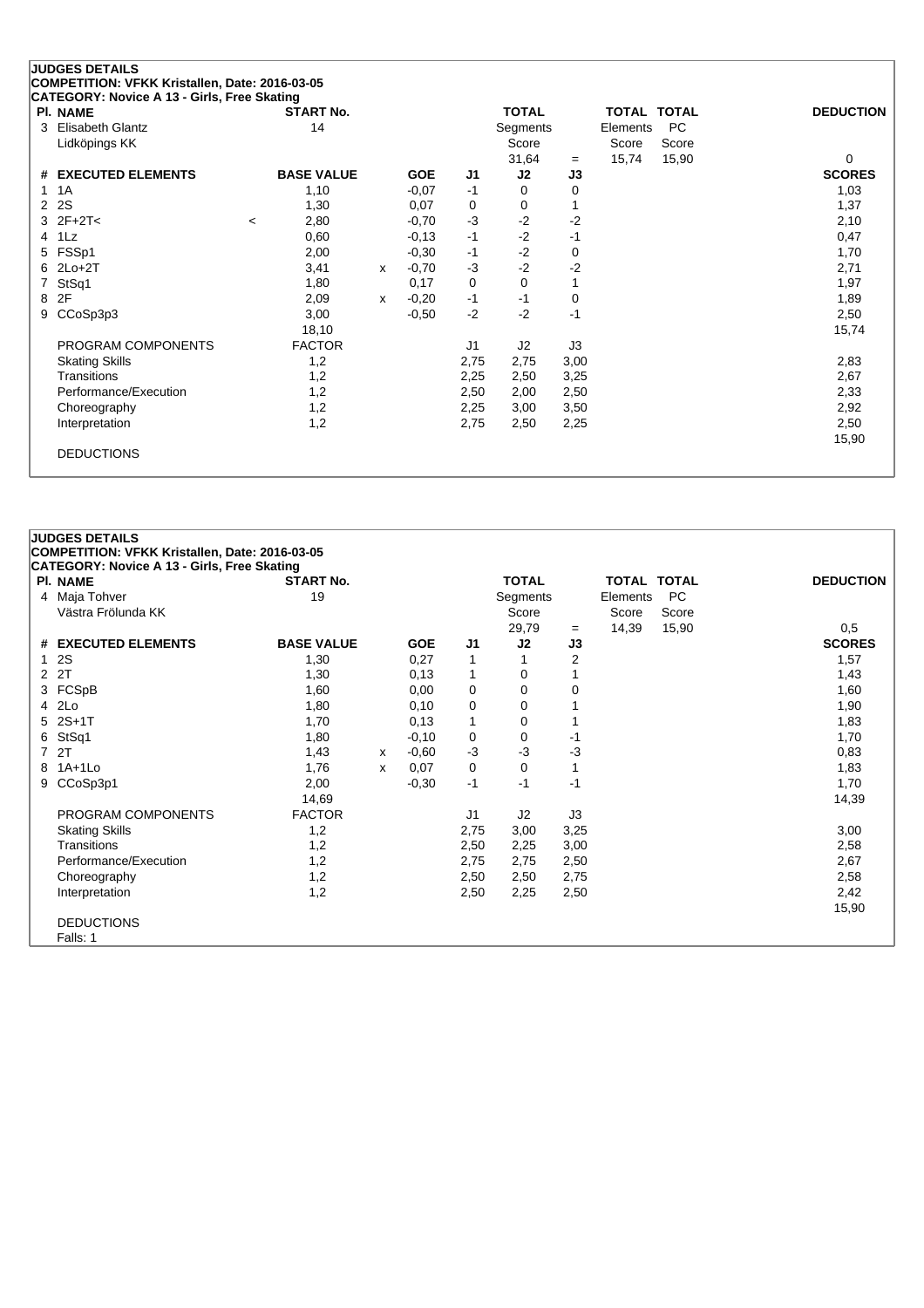### **JUDGES DETAILS COMPETITION: VFKK Kristallen, Date: 2016-03-05 CATEGORY: Novice A 13 - Girls, Free Skating Pl. NAME START No. TOTAL TOTAL TOTAL DEDUCTION** 5 Tuva Hallberg 11 1 Segments Elements PC<br>Alingsås Konståkningsklubb 11 1 1 Score Score Score Score Score Alingsås Konståkningsklubb Score Score Score Score Score Score Score Score Score Score Score Score Score Score Score Score Score Score Score Score Score Score Score Score Score Score Score Score Score Score Score Score Sco  $=$  16,95 12,30 0 **# EXECUTED ELEMENTS BASE VALUE GOE J1 J2 J3 SCORES** 1 2F 1,90 -0,20 -1 -1 0 1,70 2 2S+2Lo< <sup>&</sup>lt; 2,60 -0,40 -1 -2 -1 2,20  $3$  2T  $1,30$   $-0,07$   $-1$   $0$   $0$   $-1$   $1,23$ 4 FSSp2 2,30 -0,40 -2 -1 -1 1,90 5 StSq1 1,80 -0,30 0 -1 -2 1,50 6 1A+2T 2,64 <sup>x</sup> -0,20 -1 -1 -1 2,44 7 2Lo 1,98 <sup>x</sup> -0,40 -2 -1 -1 1,58 8 2S 1,43 <sup>x</sup> -0,13 -1 -1 0 1,30 9 CCoSp3p4 3,50 -0,40 -2 0 -2 3,10 19,45 16,95 PROGRAM COMPONENTS FACTOR  $J1$  J2 J3 Skating Skills 1,2 2,50 2,25 2,50 2,42 Transitions 1,2 2,25 1,50 1,50 1,75 Performance/Execution 1,2 1,2 2,00 1,75 2,25 2,00 Choreography 1,2 2,25 2,00 2,00 2,08 Interpretation 1,2 2,50 1,75 1,75 2,00 12,30 DEDUCTIONS

## **JUDGES DETAILS COMPETITION: VFKK Kristallen, Date: 2016-03-05 CATEGORY: Novice A 13 - Girls, Free Skating Pl. NAME START No. TOTAL TOTAL TOTAL DEDUCTION** 6 Katharina Crona 17 17 Segments Elements PC Göteborgs KK Score Score Score 29,24 <sup>=</sup> 14,84 14,90 0,5 **# EXECUTED ELEMENTS BASE VALUE GOE J1 J2 J3 SCORES** 1 2Lo 1,80 -0,30 -1 -1 -1 1,50 2 2S 1,30 0,00 0 0 0 1,30 3 FSSp2 2,30 -0,30 -1 -2 0 2,00 4 2Lo<< << 0,50 -0,30 -3 -3 -3 0,20 5 StSq2 2,60 0,00 0 0 0 2,60 6 2S+2T<< << 1,87 <sup>x</sup> -0,60 -3 -3 -3 1,27 7 1A+1A+SEQ 1,94 x 0,00 0 0 0 1,94 1,94 8 CCoSp3p2 2,50 0,17 0 0 1 2,67 2,67 2,67 9 2T 1,43 <sup>x</sup> -0,07 -1 0 0 1,36 16,24 14,84 PROGRAM COMPONENTS FACTOR THE STATE STATE STATE STATE STATE STATE STATE STATE STATE STATE STATE STATE STATE ST Skating Skills 1,2 2,75 3,00 3,25 3,00 Transitions 1,2 2,50 2,50 2,25 2,42 Performance/Execution 1,2 1,2 2,25 2,50 2,50 2,42 Choreography 1,2 2,25 2,75 2,75 2,58 Interpretation 1,2 1,75 2,25 2,00 2,00 14,90 DEDUCTIONS Falls: 1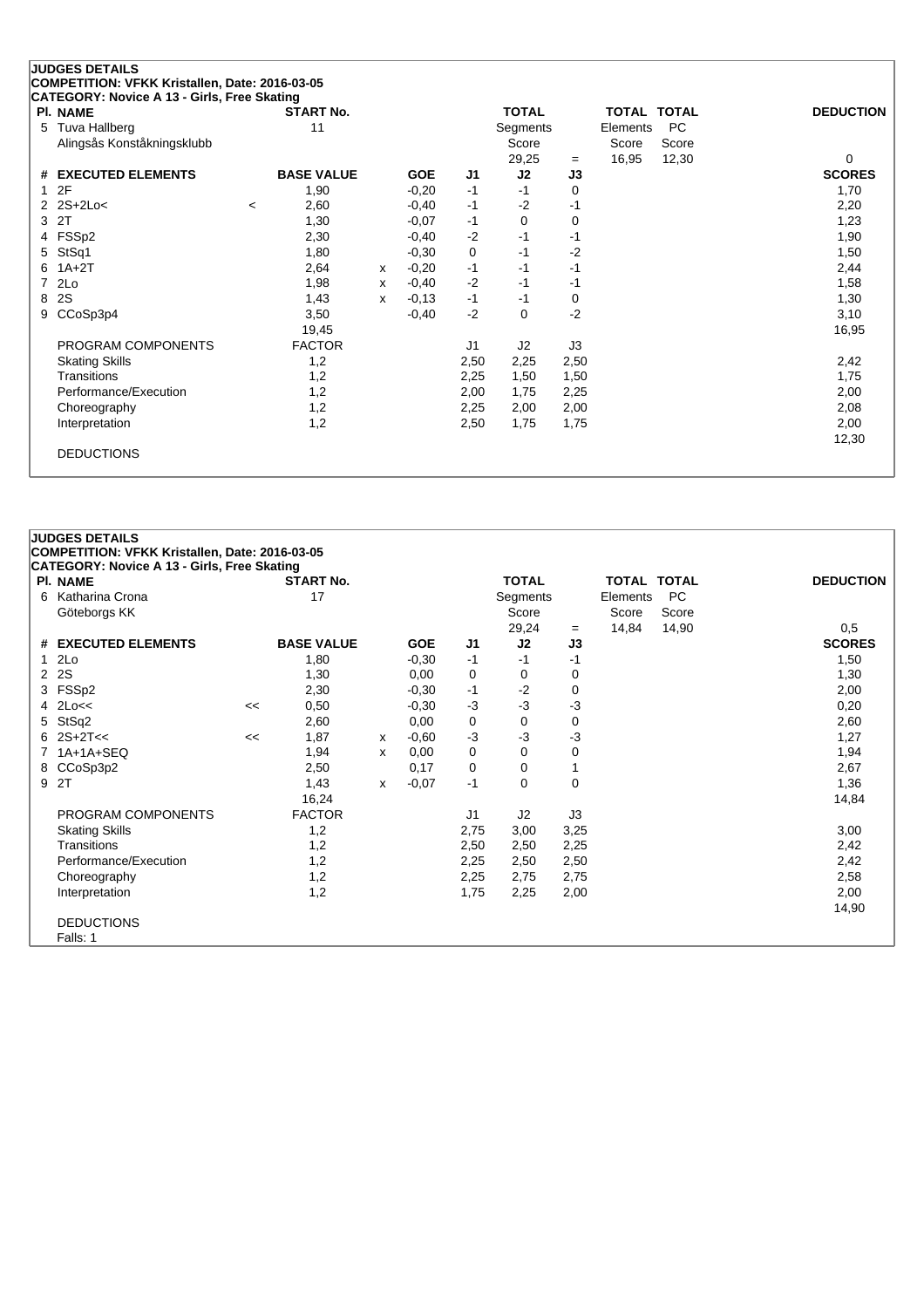| ,,,,,,,,,,,,,,,,<br>$5.15, 1.55$ $5.151$<br>PI. NAME |         | <b>START No.</b>  |   |            |      | <b>TOTAL</b> |      | TOTAL TOTAL |       | <b>DEDUCTION</b> |
|------------------------------------------------------|---------|-------------------|---|------------|------|--------------|------|-------------|-------|------------------|
| 7 Sarah Casselbrant                                  |         | 21                |   |            |      | Segments     |      | Elements    | PC    |                  |
| Västra Frölunda KK                                   |         |                   |   |            |      | Score        |      | Score       | Score |                  |
|                                                      |         |                   |   |            |      | 28,47        | $=$  | 13,67       | 15,30 | 0,5              |
| # EXECUTED ELEMENTS                                  |         | <b>BASE VALUE</b> |   | <b>GOE</b> | J1   | J2           | J3   |             |       | <b>SCORES</b>    |
| 12S                                                  |         | 1,30              |   | 0,07       | 0    | 0            |      |             |       | 1,37             |
| 2 1A                                                 |         | 1,10              |   | 0,07       | 0    | 0            |      |             |       | 1,17             |
| 3 FCSp1                                              |         | 1,90              |   | $-0,30$    | $-1$ | $-2$         | 0    |             |       | 1,60             |
| $4$ 2Lo<                                             | $\prec$ | 1,30              |   | $-0,90$    | $-3$ | $-3$         | $-3$ |             |       | 0,40             |
| 5 1A+1Lo                                             |         | 1,60              |   | $-0,20$    | -1   | $-1$         | $-1$ |             |       | 1,40             |
| $6 \quad 2T < +2T <$                                 | <<      | 1,30              |   | $-0,47$    | -3   | $-2$         | $-2$ |             |       | 0,83             |
| 7 2S                                                 |         | 1,43              | x | $-0,13$    | -1   | 0            | $-1$ |             |       | 1,30             |
| 8 CCoSp3p3                                           |         | 3,00              |   | 0,17       | 0    | 0            |      |             |       | 3,17             |
| 9 StSq2                                              |         | 2,60              |   | $-0,17$    | $-1$ | $\mathbf 0$  | 0    |             |       | 2,43             |
|                                                      |         | 15,53             |   |            |      |              |      |             |       | 13,67            |
| PROGRAM COMPONENTS                                   |         | <b>FACTOR</b>     |   |            | J1   | J2           | J3   |             |       |                  |
| <b>Skating Skills</b>                                |         | 1,2               |   |            | 2,50 | 3,25         | 3,50 |             |       | 3,08             |
| <b>Transitions</b>                                   |         | 1,2               |   |            | 2,00 | 2,75         | 3,00 |             |       | 2,58             |
| Performance/Execution                                |         | 1,2               |   |            | 2,25 | 2,50         | 2,25 |             |       | 2,33             |
| Choreography                                         |         | 1,2               |   |            | 2,25 | 2,75         | 2,75 |             |       | 2,58             |
| Interpretation                                       |         | 1,2               |   |            | 2,25 | 2,25         | 2,00 |             |       | 2,17             |
|                                                      |         |                   |   |            |      |              |      |             |       | 15,30            |
| <b>DEDUCTIONS</b>                                    |         |                   |   |            |      |              |      |             |       |                  |
| Falls: 1                                             |         |                   |   |            |      |              |      |             |       |                  |

## **JUDGES DETAILS**

**COMPETITION: VFKK Kristallen, Date: 2016-03-05**

| <b>CATEGORY: Novice A 13 - Girls, Free Skating</b> |                          |                   |   |            |      |              |      |                    |           |                  |
|----------------------------------------------------|--------------------------|-------------------|---|------------|------|--------------|------|--------------------|-----------|------------------|
| <b>PI. NAME</b>                                    |                          | <b>START No.</b>  |   |            |      | <b>TOTAL</b> |      | <b>TOTAL TOTAL</b> |           | <b>DEDUCTION</b> |
| 8 Filippa Kåberg                                   |                          | 10                |   |            |      | Segments     |      | Elements           | <b>PC</b> |                  |
| Skövde KK                                          |                          |                   |   |            |      | Score        |      | Score              | Score     |                  |
|                                                    |                          |                   |   |            |      | 28,34        | $=$  | 13,64              | 14,70     | 0                |
| # EXECUTED ELEMENTS                                |                          | <b>BASE VALUE</b> |   | <b>GOE</b> | J1   | J2           | J3   |                    |           | <b>SCORES</b>    |
| 12S                                                |                          | 1,30              |   | $-0.07$    | $-1$ | 0            | 0    |                    |           | 1,23             |
| $2$ $2Lo$                                          |                          | 1,80              |   | 0,00       | 0    | 0            | 0    |                    |           | 1,80             |
| $3$ $2F<$                                          | $\,<\,$                  | 1,40              |   | $-0,70$    | $-3$ | $-2$         | $-2$ |                    |           | 0,70             |
| 4 FCSp1                                            |                          | 1,90              |   | 0,00       | 0    | 0            | 0    |                    |           | 1,90             |
| $5$ 2Lo<                                           | $\overline{\phantom{a}}$ | 1,30              |   | $-0,40$    | $-2$ | $-2$         | 0    |                    |           | 0,90             |
| 6 StSq1                                            |                          | 1,80              |   | $-0,10$    | 0    | -1           | 0    |                    |           | 1,70             |
| $7.1A+2T<<$                                        | <<                       | 1,65              | x | $-0.53$    | $-3$ | $-3$         | $-2$ |                    |           | 1,12             |
| $8$ 2S+2T<                                         | $\,<\,$                  | 2,42              | x | $-0,13$    | $-1$ | -1           | 0    |                    |           | 2,29             |
| 9 CCoSp3p2                                         |                          | 2,50              |   | $-0.50$    | $-2$ | $-2$         | $-1$ |                    |           | 2,00             |
|                                                    |                          | 16,07             |   |            |      |              |      |                    |           | 13,64            |
| PROGRAM COMPONENTS                                 |                          | <b>FACTOR</b>     |   |            | J1   | J2           | J3   |                    |           |                  |
| <b>Skating Skills</b>                              |                          | 1,2               |   |            | 2,50 | 2,75         | 3,00 |                    |           | 2,75             |
| <b>Transitions</b>                                 |                          | 1,2               |   |            | 2,25 | 2,50         | 2,75 |                    |           | 2,50             |
| Performance/Execution                              |                          | 1,2               |   |            | 2,25 | 2,25         | 2,50 |                    |           | 2,33             |
| Choreography                                       |                          | 1,2               |   |            | 2,25 | 2,50         | 2,25 |                    |           | 2,33             |
| Interpretation                                     |                          | 1,2               |   |            | 2,50 | 2,25         | 2,25 |                    |           | 2,33             |
|                                                    |                          |                   |   |            |      |              |      |                    |           | 14,70            |
| <b>DEDUCTIONS</b>                                  |                          |                   |   |            |      |              |      |                    |           |                  |
|                                                    |                          |                   |   |            |      |              |      |                    |           |                  |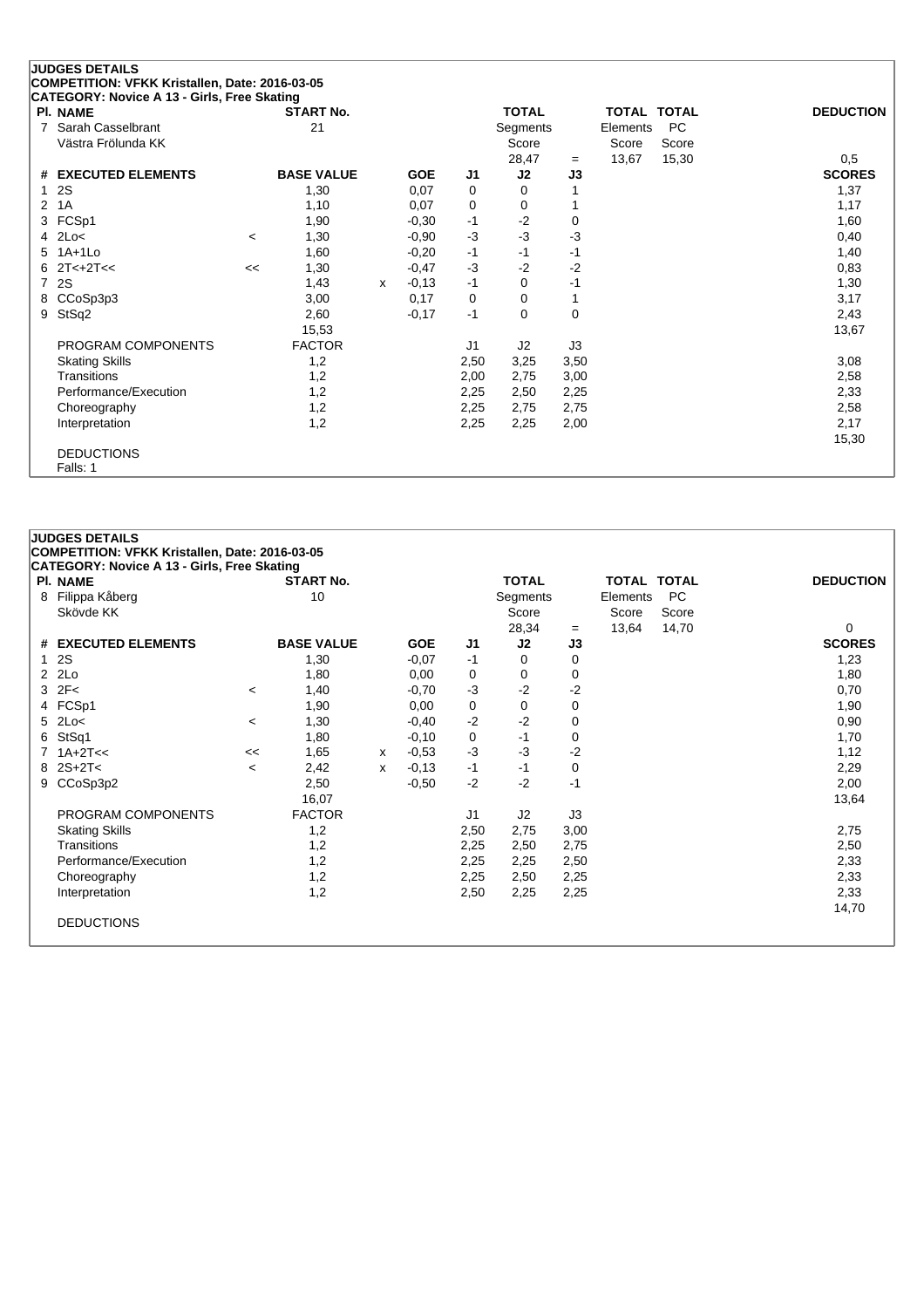|   | <b>JUDGES DETAILS</b><br>COMPETITION: VFKK Kristallen, Date: 2016-03-05 |                   |              |            |      |                |              |          |                    |                  |
|---|-------------------------------------------------------------------------|-------------------|--------------|------------|------|----------------|--------------|----------|--------------------|------------------|
|   | CATEGORY: Novice A 13 - Girls, Free Skating                             |                   |              |            |      |                |              |          |                    |                  |
|   | <b>PI. NAME</b>                                                         | <b>START No.</b>  |              |            |      | <b>TOTAL</b>   |              |          | <b>TOTAL TOTAL</b> | <b>DEDUCTION</b> |
| 9 | Victoria Uddegren                                                       | 13                |              |            |      | Segments       |              | Elements | <b>PC</b>          |                  |
|   | Lerums KK                                                               |                   |              |            |      | Score          |              | Score    | Score              |                  |
|   |                                                                         |                   |              |            |      | 28,11          | $=$          | 14,81    | 13,30              | 0                |
| # | <b>EXECUTED ELEMENTS</b>                                                | <b>BASE VALUE</b> |              | <b>GOE</b> | J1   | J2             | J3           |          |                    | <b>SCORES</b>    |
|   | 2Lo                                                                     | 1,80              |              | $-0,70$    | $-3$ | $-2$           | $-2$         |          |                    | 1,10             |
| 2 | 2T                                                                      | 1,30              |              | $-0,20$    | $-1$ | $-1$           | -1           |          |                    | 1,10             |
| 3 | 2S                                                                      | 1,30              |              | 0,07       | 0    | $\Omega$       |              |          |                    | 1,37             |
| 4 | CCoSp3p2                                                                | 2,50              |              | 0,17       | 0    | 0              | $\mathbf{1}$ |          |                    | 2,67             |
| 5 | 1A+1A+SEQ                                                               | 1,94              | $\mathsf{x}$ | 0,07       | 0    | 0              |              |          |                    | 2,01             |
| 6 | 2S                                                                      | 1,43              | X            | 0,00       | 0    | 0              | 0            |          |                    | 1,43             |
|   | StSq1                                                                   | 1,80              |              | $-0,40$    | $-1$ | $-1$           | $-2$         |          |                    | 1,40             |
| 8 | $2Lo+1Lo$                                                               | 2,53              | x            | $-0.60$    | $-2$ | $-2$           | $-2$         |          |                    | 1,93             |
| 9 | FSSp1                                                                   | 2,00              |              | $-0,20$    | $-2$ | 0              | $\mathbf 0$  |          |                    | 1,80             |
|   |                                                                         | 16,60             |              |            |      |                |              |          |                    | 14,81            |
|   | PROGRAM COMPONENTS                                                      | <b>FACTOR</b>     |              |            | J1   | J <sub>2</sub> | J3           |          |                    |                  |
|   | <b>Skating Skills</b>                                                   | 1,2               |              |            | 2,50 | 2,50           | 2,75         |          |                    | 2,58             |
|   | Transitions                                                             | 1,2               |              |            | 2,25 | 2,00           | 2,00         |          |                    | 2,08             |
|   | Performance/Execution                                                   | 1,2               |              |            | 2,00 | 2,25           | 2,25         |          |                    | 2,17             |
|   | Choreography                                                            | 1,2               |              |            | 2,25 | 2,50           | 1,75         |          |                    | 2,17             |
|   | Interpretation                                                          | 1,2               |              |            | 2,00 | 2,00           | 2,25         |          |                    | 2,08             |
|   |                                                                         |                   |              |            |      |                |              |          |                    | 13,30            |
|   | <b>DEDUCTIONS</b>                                                       |                   |              |            |      |                |              |          |                    |                  |
|   |                                                                         |                   |              |            |      |                |              |          |                    |                  |

|   | <b>JUDGES DETAILS</b>                              |         |                   |   |            |                |              |          |                    |           |                  |
|---|----------------------------------------------------|---------|-------------------|---|------------|----------------|--------------|----------|--------------------|-----------|------------------|
|   | COMPETITION: VFKK Kristallen, Date: 2016-03-05     |         |                   |   |            |                |              |          |                    |           |                  |
|   | <b>CATEGORY: Novice A 13 - Girls, Free Skating</b> |         |                   |   |            |                |              |          |                    |           |                  |
|   | PI. NAME                                           |         | <b>START No.</b>  |   |            |                | <b>TOTAL</b> |          | <b>TOTAL TOTAL</b> |           | <b>DEDUCTION</b> |
|   | 10 Matilda Ljungqvist                              |         | 18                |   |            |                | Segments     |          | Elements           | <b>PC</b> |                  |
|   | Lerums KK                                          |         |                   |   |            |                | Score        |          | Score              | Score     |                  |
|   |                                                    |         |                   |   |            |                | 26,42        | $=$      | 14,42              | 13,50     | 1,5              |
|   | # EXECUTED ELEMENTS                                |         | <b>BASE VALUE</b> |   | <b>GOE</b> | J1             | J2           | J3       |                    |           | <b>SCORES</b>    |
|   | $12S+2T$                                           |         | 2,60              |   | $-0,27$    | $-2$           | $-1$         | $-1$     |                    |           | 2,33             |
|   | 2 2Lo                                              |         | 1,80              |   | $-0.90$    | $-3$           | $-3$         | $-3$     |                    |           | 0,90             |
|   | $3$ $2F<$                                          | $\prec$ | 1,40              |   | $-0,90$    | $-3$           | $-3$         | $-3$     |                    |           | 0,50             |
|   | 4 CCoSp3p2                                         |         | 2,50              |   | $-0.50$    | $-2$           | $-2$         | $-1$     |                    |           | 2,00             |
| 5 | 2Lo                                                |         | 1,98              | X | $-0,10$    | $-1$           | 0            | 0        |                    |           | 1,88             |
| 6 | $1A+2T$                                            |         | 2,64              | x | $-0.60$    | $-3$           | $-3$         | $-3$     |                    |           | 2,04             |
|   | 7 FCSpB                                            |         | 1,60              |   | $-0,40$    | $-1$           | $-1$         | $-2$     |                    |           | 1,20             |
| 8 | StSq2                                              |         | 2,60              |   | $-0,33$    | $-1$           | 0            | $-1$     |                    |           | 2,27             |
|   | 9 2S                                               |         | 1,43              | x | $-0,13$    | $-1$           | $-1$         | $\Omega$ |                    |           | 1,30             |
|   |                                                    |         | 18,55             |   |            |                |              |          |                    |           | 14,42            |
|   | PROGRAM COMPONENTS                                 |         | <b>FACTOR</b>     |   |            | J <sub>1</sub> | J2           | J3       |                    |           |                  |
|   | <b>Skating Skills</b>                              |         | 1,2               |   |            | 2,50           | 2,75         | 3,00     |                    |           | 2,75             |
|   | Transitions                                        |         | 1,2               |   |            | 2,00           | 2,25         | 2,75     |                    |           | 2,33             |
|   | Performance/Execution                              |         | 1,2               |   |            | 1,75           | 1,75         | 1,75     |                    |           | 1,75             |
|   | Choreography                                       |         | 1,2               |   |            | 2,25           | 2,50         | 2,00     |                    |           | 2,25             |
|   | Interpretation                                     |         | 1,2               |   |            | 2,00           | 2,25         | 2,25     |                    |           | 2,17             |
|   |                                                    |         |                   |   |            |                |              |          |                    |           | 13,50            |
|   | <b>DEDUCTIONS</b>                                  |         |                   |   |            |                |              |          |                    |           |                  |
|   | Falls: 3                                           |         |                   |   |            |                |              |          |                    |           |                  |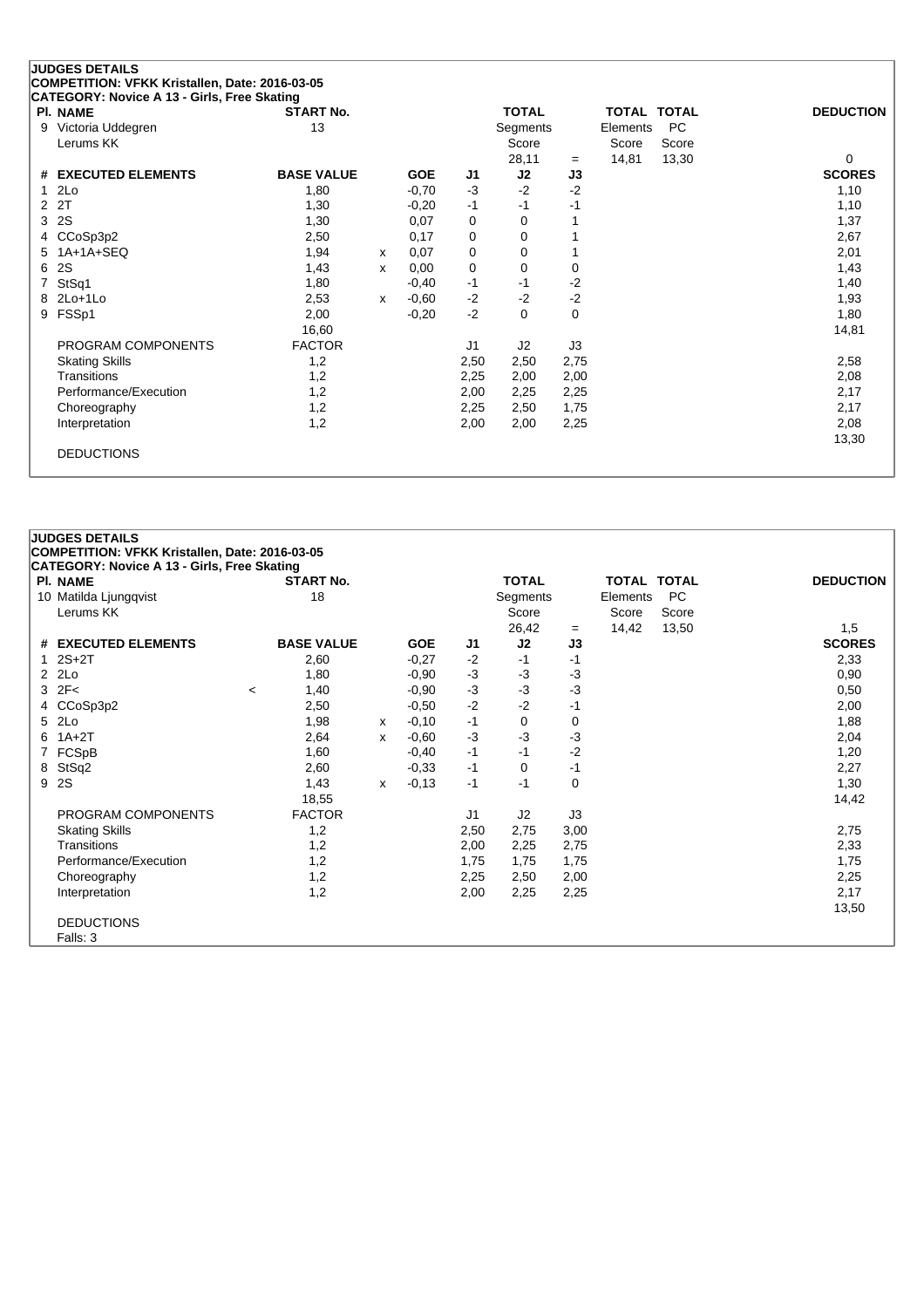| <b>PI. NAME</b>               |         | <b>START No.</b>  |   |            |                | <b>TOTAL</b> |                | <b>TOTAL TOTAL</b> |           | <b>DEDUCTION</b> |
|-------------------------------|---------|-------------------|---|------------|----------------|--------------|----------------|--------------------|-----------|------------------|
| 11 Anna Carlberg              |         | 16                |   |            |                | Segments     |                | Elements           | <b>PC</b> |                  |
| Västra Frölunda KK            |         |                   |   |            |                | Score        |                | Score              | Score     |                  |
|                               |         |                   |   |            |                | 25,90        | $=$            | 11,50              | 14,90     | 0,5              |
| <b>EXECUTED ELEMENTS</b><br># |         | <b>BASE VALUE</b> |   | <b>GOE</b> | J1             | J2           | J3             |                    |           | <b>SCORES</b>    |
| 2S<br>1                       |         | 1,30              |   | $-0.33$    | $-2$           | $-1$         | $-2$           |                    |           | 0,97             |
| 1A<br>2                       |         | 1,10              |   | 0,07       | 0              | 0            | 1              |                    |           | 1,17             |
| FCSpB<br>3                    |         | 1,60              |   | $-0,40$    | $-1$           | $-2$         | $-1$           |                    |           | 1,20             |
| 1F<br>4                       |         | 0,50              |   | 0,13       | 0              | 0            | $\overline{2}$ |                    |           | 0,63             |
| StSq1<br>5                    |         | 1,80              |   | $-0,20$    | -1             | $-1$         | 0              |                    |           | 1,60             |
| 2Lo<<br>6                     | $\prec$ | 1,43              | X | $-0,90$    | $-3$           | -3           | $-3$           |                    |           | 0,53             |
| $2S+1T$                       |         | 1,87              | x | 0,07       | 0              | 0            |                |                    |           | 1,94             |
| $1A+1L0$<br>8                 |         | 1,76              | x | 0,00       | $\Omega$       | $\Omega$     | 0              |                    |           | 1,76             |
| CCoSp3p1<br>9                 |         | 2,00              |   | $-0,30$    | $-1$           | -1           | $-1$           |                    |           | 1,70             |
|                               |         | 13,36             |   |            |                |              |                |                    |           | 11,50            |
| PROGRAM COMPONENTS            |         | <b>FACTOR</b>     |   |            | J <sub>1</sub> | J2           | J3             |                    |           |                  |
| <b>Skating Skills</b>         |         | 1,2               |   |            | 2,25           | 2,75         | 3,25           |                    |           | 2,75             |
| Transitions                   |         | 1,2               |   |            | 2,50           | 2,25         | 2,00           |                    |           | 2,25             |
| Performance/Execution         |         | 1,2               |   |            | 2,00           | 2,25         | 2,75           |                    |           | 2,33             |
| Choreography                  |         | 1,2               |   |            | 2,25           | 2,75         | 3,00           |                    |           | 2,67             |
| Interpretation                |         | 1,2               |   |            | 2,25           | 2,50         | 2,50           |                    |           | 2,42             |
|                               |         |                   |   |            |                |              |                |                    |           | 14,90            |

|   | <b>JUDGES DETAILS</b>                                                 |    |                   |   |            |                          |              |      |                    |           |                  |
|---|-----------------------------------------------------------------------|----|-------------------|---|------------|--------------------------|--------------|------|--------------------|-----------|------------------|
|   | COMPETITION: VFKK Kristallen, Date: 2016-03-05                        |    |                   |   |            |                          |              |      |                    |           |                  |
|   | <b>CATEGORY: Novice A 13 - Girls, Free Skating</b><br><b>PI. NAME</b> |    | <b>START No.</b>  |   |            |                          | <b>TOTAL</b> |      | <b>TOTAL TOTAL</b> |           | <b>DEDUCTION</b> |
|   | 12 Ida Hulthén                                                        |    | 20                |   |            |                          | Segments     |      | Elements           | <b>PC</b> |                  |
|   | Malmö KK                                                              |    |                   |   |            |                          | Score        |      | Score              | Score     |                  |
|   |                                                                       |    |                   |   |            |                          | 25,89        | $=$  | 11,99              | 14,40     | 0,5              |
|   | # EXECUTED ELEMENTS                                                   |    | <b>BASE VALUE</b> |   | <b>GOE</b> | J1                       | J2           | J3   |                    |           | <b>SCORES</b>    |
|   | $12$ Lo                                                               |    | 1,80              |   | 0,10       | 0                        | $\Omega$     |      |                    |           | 1,90             |
|   | $2$ $2$ Lz                                                            |    | 2,10              |   | $-0,30$    | $-1$                     | $-1$         | $-1$ |                    |           | 1,80             |
|   | 3 StSqB                                                               |    | 1,50              |   | $-0,20$    | $-1$                     | $-1$         | 0    |                    |           | 1,30             |
|   | $4$ $2F+2T<<$                                                         | << | 2,53              | x | $-0.80$    | $-3$                     | $-3$         | $-2$ |                    |           | 1,73             |
|   | 5 2Lo                                                                 |    | 1,98              | x | $-0,40$    | $-2$                     | $-1$         | $-1$ |                    |           | 1,58             |
|   | $6 \quad 2S + 2T <<$                                                  | << | 1,87              | x | $-0,47$    | $-2$                     | $-3$         | $-2$ |                    |           | 1,40             |
|   | 7 FCSpB                                                               |    | 1,60              |   | $-0.60$    | $-2$                     | $-2$         | $-2$ |                    |           | 1,00             |
| 8 | 1A                                                                    |    | 1,21              | x | 0,07       | 0                        | $\mathbf 0$  | 1    |                    |           | 1,28             |
| 9 | CoSp                                                                  |    | 0,00              |   | 0,00       | $\overline{\phantom{a}}$ | --           | --   |                    |           | 0,00             |
|   |                                                                       |    | 14,59             |   |            |                          |              |      |                    |           | 11,99            |
|   | PROGRAM COMPONENTS                                                    |    | <b>FACTOR</b>     |   |            | J1                       | J2           | J3   |                    |           |                  |
|   | <b>Skating Skills</b>                                                 |    | 1,2               |   |            | 2,50                     | 2,50         | 3,25 |                    |           | 2,75             |
|   | Transitions                                                           |    | 1,2               |   |            | 2,25                     | 2,25         | 2,25 |                    |           | 2,25             |
|   | Performance/Execution                                                 |    | 1,2               |   |            | 2,25                     | 2,00         | 2,25 |                    |           | 2,17             |
|   | Choreography                                                          |    | 1,2               |   |            | 2,75                     | 2,25         | 2,75 |                    |           | 2,58             |
|   | Interpretation                                                        |    | 1,2               |   |            | 2,50                     | 1,75         | 2,50 |                    |           | 2,25             |
|   |                                                                       |    |                   |   |            |                          |              |      |                    |           | 14,40            |
|   | <b>DEDUCTIONS</b>                                                     |    |                   |   |            |                          |              |      |                    |           |                  |
|   | Falls: 1                                                              |    |                   |   |            |                          |              |      |                    |           |                  |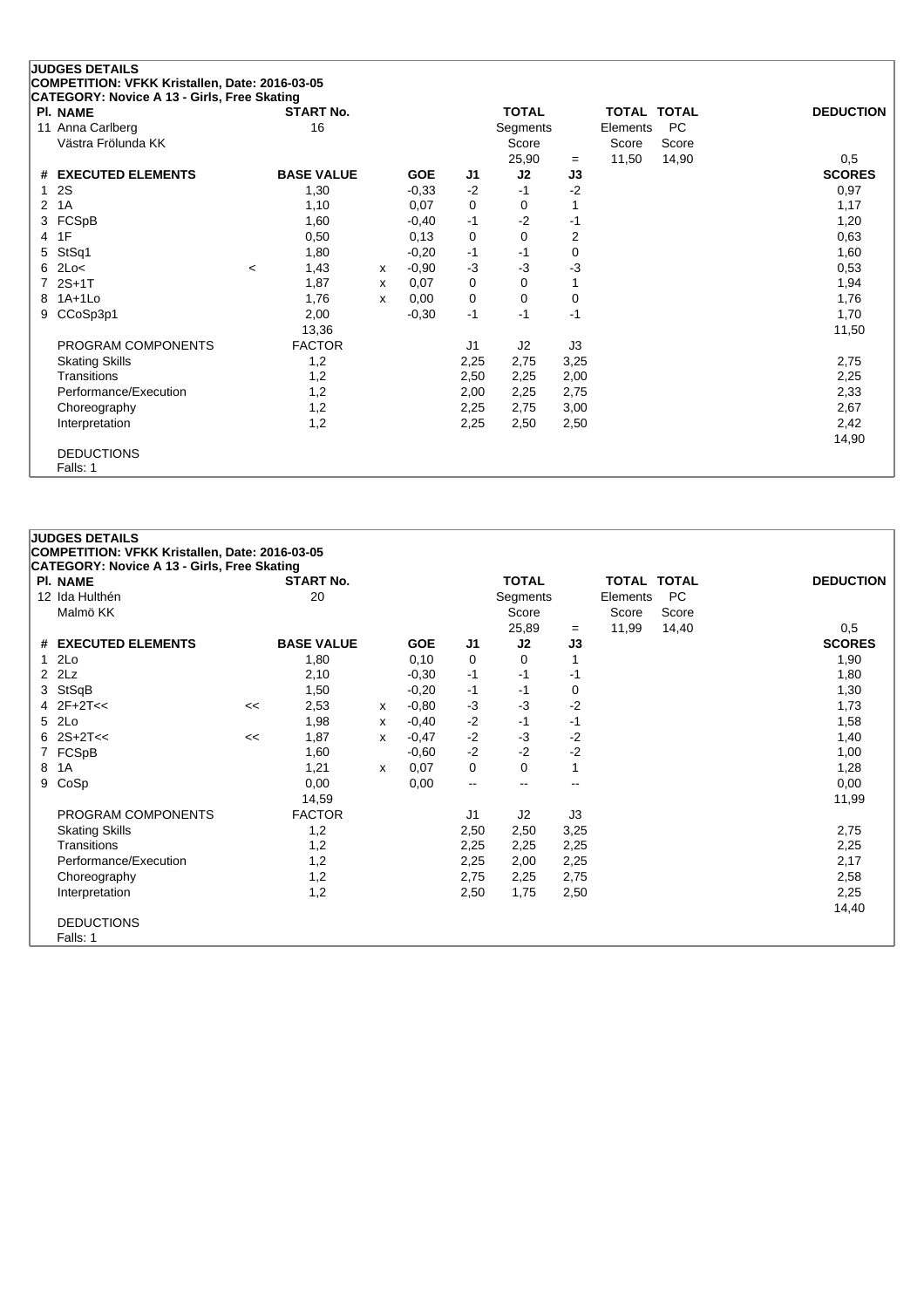| <b>PI. NAME</b>       | <b>START No.</b>  |   |            |                          | <b>TOTAL</b> |      | TOTAL    | <b>TOTAL</b> | <b>DEDUCTION</b> |
|-----------------------|-------------------|---|------------|--------------------------|--------------|------|----------|--------------|------------------|
| 13 Emma Jacobsen      | 15                |   |            |                          | Segments     |      | Elements | PC           |                  |
| Kungsbacka KK         |                   |   |            |                          | Score        |      | Score    | Score        |                  |
|                       |                   |   |            |                          | 25,51        | $=$  | 11,71    | 14,80        |                  |
| # EXECUTED ELEMENTS   | <b>BASE VALUE</b> |   | <b>GOE</b> | J <sub>1</sub>           | J2           | J3   |          |              | <b>SCORES</b>    |
| $1$ $2Lz$             | 2,10              |   | 0,00       | -1                       | 0            |      |          |              | 2,10             |
| $2$ $2$ Lz            | 2,10              |   | $-0,90$    | $-3$                     | -3           | $-3$ |          |              | 1,20             |
| 3 2S+1A+SEQ           | 1,92              |   | $-0,27$    | $-2$                     | $-1$         | -1   |          |              | 1,65             |
| 4 CCoSp3p2            | 2,50              |   | $-0,60$    | $-2$                     | $-2$         | -2   |          |              | 1,90             |
| 5 StSq1               | 1,80              |   | $-0,20$    | $-1$                     | $-1$         | 0    |          |              | 1,60             |
| 6 2Lo                 | 1,98              | x | $-0,90$    | $-3$                     | -3           | $-3$ |          |              | 1,08             |
| 7 2S+1A+SEQ           | 2,11              | х | 0,07       | 0                        | 0            |      |          |              | 2,18             |
| 8 Lo                  | 0,00              | x | 0,00       | $\overline{\phantom{a}}$ | --           |      |          |              | 0,00             |
| 9 FCSSp               | 0,00              |   | 0,00       | $\overline{\phantom{a}}$ |              |      |          |              | 0,00             |
|                       | 14,51             |   |            |                          |              |      |          |              | 11,71            |
| PROGRAM COMPONENTS    | <b>FACTOR</b>     |   |            | J <sub>1</sub>           | J2           | J3   |          |              |                  |
| <b>Skating Skills</b> | 1,2               |   |            | 2,50                     | 2,25         | 3,50 |          |              | 2,75             |
| <b>Transitions</b>    | 1,2               |   |            | 2,25                     | 1,75         | 3,25 |          |              | 2,42             |
| Performance/Execution | 1,2               |   |            | 2,00                     | 2,00         | 2,75 |          |              | 2,25             |
| Choreography          | 1,2               |   |            | 2,25                     | 2,25         | 3,00 |          |              | 2,50             |
| Interpretation        | 1,2               |   |            | 2,50                     | 2,25         | 2,50 |          |              | 2,42             |
|                       |                   |   |            |                          |              |      |          |              | 14,80            |
| <b>DEDUCTIONS</b>     |                   |   |            |                          |              |      |          |              |                  |
| Falls: 2              |                   |   |            |                          |              |      |          |              |                  |

| <b>JUDGES DETAILS</b><br>COMPETITION: VFKK Kristallen, Date: 2016-03-05 |         |                   |              |            |      |              |          |                    |       |                  |
|-------------------------------------------------------------------------|---------|-------------------|--------------|------------|------|--------------|----------|--------------------|-------|------------------|
| CATEGORY: Novice A 13 - Girls, Free Skating                             |         |                   |              |            |      |              |          |                    |       |                  |
| <b>PI. NAME</b>                                                         |         | <b>START No.</b>  |              |            |      | <b>TOTAL</b> |          | <b>TOTAL TOTAL</b> |       | <b>DEDUCTION</b> |
| 14 Celine Frank                                                         |         | 4                 |              |            |      | Segments     |          | Elements           | PC    |                  |
| Skövde KK                                                               |         |                   |              |            |      | Score        |          | Score              | Score |                  |
|                                                                         |         |                   |              |            |      | 24,59        | $=$      | 10,69              | 14,40 | 0,5              |
| # EXECUTED ELEMENTS                                                     |         | <b>BASE VALUE</b> |              | <b>GOE</b> | J1   | J2           | J3       |                    |       | <b>SCORES</b>    |
| 1 1 A                                                                   |         | 1,10              |              | 0,00       | 0    | 0            | 0        |                    |       | 1,10             |
| 2 2 S                                                                   |         | 1,30              |              | $-0,60$    | $-3$ | $-3$         | $-3$     |                    |       | 0,70             |
| 3 CCoSp3p1                                                              |         | 2,00              |              | 0,00       | 0    | 0            | 0        |                    |       | 2,00             |
| 4 2Lo                                                                   |         | 1,80              |              | $-0,60$    | $-2$ | $-2$         | $-2$     |                    |       | 1,20             |
| 5 StSq1                                                                 |         | 1,80              |              | $-0,20$    | $-1$ | $-1$         | 0        |                    |       | 1,60             |
| 62S<                                                                    | $\prec$ | 0,99              | $\mathsf{x}$ | $-0,33$    | $-2$ | $-2$         | $-1$     |                    |       | 0,66             |
| $7$ 1 Lz e + 1 T                                                        | e       | 0,99              | x            | $-0,17$    | $-2$ | $-2$         | -1       |                    |       | 0,82             |
| 8 FCSpB                                                                 |         | 1,60              |              | $-0,40$    | $-2$ | 0            | $-2$     |                    |       | 1,20             |
| 9 1F+1A+SEQ                                                             |         | 1,41              | x            | 0,00       | 0    | $\mathbf 0$  | $\Omega$ |                    |       | 1,41             |
|                                                                         |         | 12,99             |              |            |      |              |          |                    |       | 10,69            |
| PROGRAM COMPONENTS                                                      |         | <b>FACTOR</b>     |              |            | J1   | J2           | J3       |                    |       |                  |
| <b>Skating Skills</b>                                                   |         | 1,2               |              |            | 2,25 | 2,50         | 2,75     |                    |       | 2,50             |
| Transitions                                                             |         | 1,2               |              |            | 1,75 | 2,25         | 2,50     |                    |       | 2,17             |
| Performance/Execution                                                   |         | 1,2               |              |            | 2,25 | 2,25         | 3,00     |                    |       | 2,50             |
| Choreography                                                            |         | 1,2               |              |            | 2,00 | 2,50         | 2,50     |                    |       | 2,33             |
| Interpretation                                                          |         | 1,2               |              |            | 2,50 | 2,75         | 2,25     |                    |       | 2,50             |
|                                                                         |         |                   |              |            |      |              |          |                    |       | 14,40            |
| <b>DEDUCTIONS</b>                                                       |         |                   |              |            |      |              |          |                    |       |                  |
| Falls: 1                                                                |         |                   |              |            |      |              |          |                    |       |                  |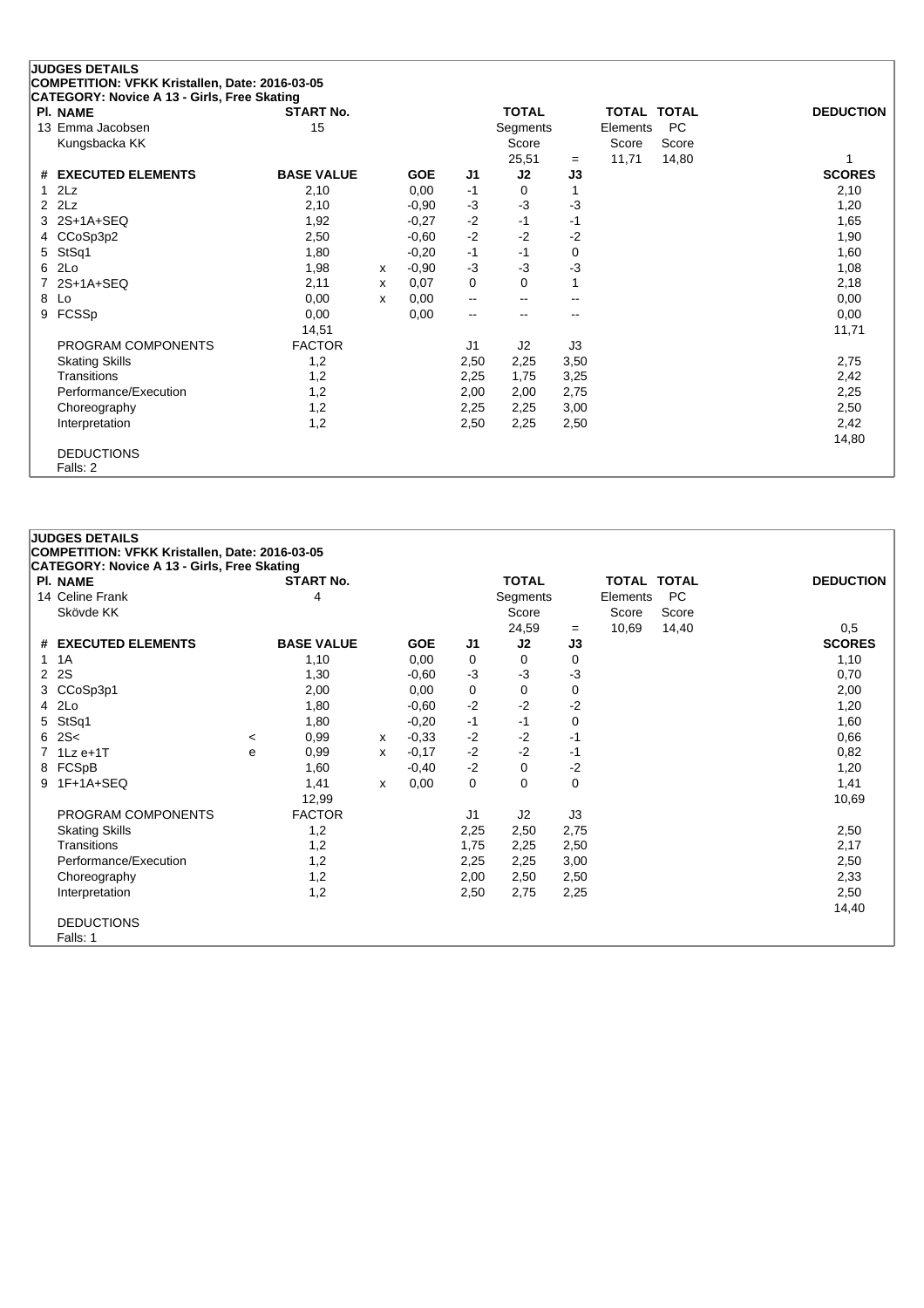| CATEGORT. NOVICE A 13 - GINS, FIEE SKAUDIG<br><b>PI. NAME</b> |                          | <b>START No.</b>  |   |            |      | <b>TOTAL</b> |      | TOTAL TOTAL |       | <b>DEDUCTION</b> |
|---------------------------------------------------------------|--------------------------|-------------------|---|------------|------|--------------|------|-------------|-------|------------------|
| 15 Nanny Kindbom                                              |                          | 9                 |   |            |      | Segments     |      | Elements    | PC    |                  |
| Tibro KK                                                      |                          |                   |   |            |      | Score        |      | Score       | Score |                  |
|                                                               |                          |                   |   |            |      | 23,83        | $=$  | 12,93       | 11,40 | 0,5              |
| # EXECUTED ELEMENTS                                           |                          | <b>BASE VALUE</b> |   | <b>GOE</b> | J1   | J2           | J3   |             |       | <b>SCORES</b>    |
| $2S< +2T<$                                                    | $\,<\,$                  | 1,80              |   | $-0.33$    | $-2$ | $-2$         | $-1$ |             |       | 1,47             |
| $2$ $2$ $Lo<$                                                 | $\overline{\phantom{a}}$ | 1,30              |   | $-0.50$    | $-2$ | $-2$         | -1   |             |       | 0,80             |
| 3 2F                                                          |                          | 1,90              |   | $-0,30$    | $-1$ | $-1$         | -1   |             |       | 1,60             |
| 4 FCSp1                                                       |                          | 1,90              |   | $-0,40$    | -1   | -1           | $-2$ |             |       | 1,50             |
| 5 2Lz                                                         |                          | 2,10              |   | $-0.90$    | -3   | $-3$         | $-3$ |             |       | 1,20             |
| $6$ 2F+2T<                                                    | $\,<\,$                  | 3,08              | x | $-0,60$    | $-3$ | $-2$         | $-1$ |             |       | 2,48             |
| 7 1A                                                          |                          | 1,21              | x | $-0,13$    | $-1$ | 0            | -1   |             |       | 1,08             |
| 8 StSq1                                                       |                          | 1,80              |   | $-0,20$    | -1   | $-1$         | 0    |             |       | 1,60             |
| 9 CCoSp2p1                                                    |                          | 1,70              |   | $-0,50$    | $-2$ | $-2$         | $-1$ |             |       | 1,20             |
|                                                               |                          | 16,79             |   |            |      |              |      |             |       | 12,93            |
| PROGRAM COMPONENTS                                            |                          | <b>FACTOR</b>     |   |            | J1   | J2           | J3   |             |       |                  |
| <b>Skating Skills</b>                                         |                          | 1,2               |   |            | 2,25 | 2,00         | 2,50 |             |       | 2,25             |
| <b>Transitions</b>                                            |                          | 1,2               |   |            | 1,75 | 1,75         | 2,25 |             |       | 1,92             |
| Performance/Execution                                         |                          | 1,2               |   |            | 1,75 | 2,00         | 1,75 |             |       | 1,83             |
| Choreography                                                  |                          | 1,2               |   |            | 1,50 | 2,00         | 2,00 |             |       | 1,83             |
| Interpretation                                                |                          | 1,2               |   |            | 1,75 | 1,75         | 1,50 |             |       | 1,67             |
|                                                               |                          |                   |   |            |      |              |      |             |       | 11,40            |
| <b>DEDUCTIONS</b>                                             |                          |                   |   |            |      |              |      |             |       |                  |
| Falls: 1                                                      |                          |                   |   |            |      |              |      |             |       |                  |

| COMPETITION: VFKK Kristallen, Date: 2016-03-05<br>CATEGORY: Novice A 13 - Girls, Free Skating<br><b>START No.</b><br><b>TOTAL</b><br><b>DEDUCTION</b><br><b>PI. NAME</b><br><b>TOTAL TOTAL</b><br>$\overline{2}$<br>PC<br>16 Linn Werner<br>Segments<br>Elements<br>Västra Frölunda KK<br>Score<br>Score<br>Score<br>23,69<br>11,89<br>12,30<br>0,5<br>$=$<br><b>SCORES</b><br><b>BASE VALUE</b><br># EXECUTED ELEMENTS<br><b>GOE</b><br>J2<br>J3<br>J1<br>$-2$<br>$-2$<br>$-3$<br>12T<br>1,30<br>$-0,47$<br>0,83<br>$2$ $2Lo$<br>1,80<br>$-0,10$<br>$-1$<br>0<br>0<br>1,70<br>3 2S<br>1,30<br>0<br>0<br>1,37<br>0,07<br>4 CCoSp3p2<br>2,50<br>$-1$<br>2,20<br>$-0,30$<br>$-1$<br>-1<br>$5$ 2S+2Lo<<<br>$-3$<br>$-3$<br>$-3$<br>1,98<br>$-0,60$<br>1,38<br><<<br>x<br>$62T+1T$<br>1,87<br>$-2$<br>$-0,27$<br>$-1$<br>$-1$<br>1,60<br>x<br>7 1A<br>0<br>1,21<br>0,00<br>0<br>1,21<br>0<br>x<br>8 StSq1<br>-1<br>1,80<br>$-0,20$<br>$-1$<br>0<br>1,60<br>9 FSSp<br>0,00<br>0,00<br>0,00<br>--<br>$\overline{\phantom{a}}$<br>--<br>13,76<br>11,89<br>PROGRAM COMPONENTS<br><b>FACTOR</b><br>J2<br>J3<br>J1<br><b>Skating Skills</b><br>1,2<br>2,25<br>2,75<br>2,50<br>2,50<br>1,2<br>Transitions<br>2,00<br>2,00<br>2,50<br>2,17<br>Performance/Execution<br>1,2<br>1,75<br>1,75<br>2,25<br>1,92<br>1,2<br>Choreography<br>2,00<br>2,00<br>2,00<br>2,00<br>1,2<br>1,50<br>Interpretation<br>1,75<br>1,75<br>1,67<br>12,30<br><b>DEDUCTIONS</b><br>Falls: 1 | <b>JUDGES DETAILS</b> |  |  |  |  |  |
|----------------------------------------------------------------------------------------------------------------------------------------------------------------------------------------------------------------------------------------------------------------------------------------------------------------------------------------------------------------------------------------------------------------------------------------------------------------------------------------------------------------------------------------------------------------------------------------------------------------------------------------------------------------------------------------------------------------------------------------------------------------------------------------------------------------------------------------------------------------------------------------------------------------------------------------------------------------------------------------------------------------------------------------------------------------------------------------------------------------------------------------------------------------------------------------------------------------------------------------------------------------------------------------------------------------------------------------------------------------------------------------------------------------------------------------------------------|-----------------------|--|--|--|--|--|
|                                                                                                                                                                                                                                                                                                                                                                                                                                                                                                                                                                                                                                                                                                                                                                                                                                                                                                                                                                                                                                                                                                                                                                                                                                                                                                                                                                                                                                                          |                       |  |  |  |  |  |
|                                                                                                                                                                                                                                                                                                                                                                                                                                                                                                                                                                                                                                                                                                                                                                                                                                                                                                                                                                                                                                                                                                                                                                                                                                                                                                                                                                                                                                                          |                       |  |  |  |  |  |
|                                                                                                                                                                                                                                                                                                                                                                                                                                                                                                                                                                                                                                                                                                                                                                                                                                                                                                                                                                                                                                                                                                                                                                                                                                                                                                                                                                                                                                                          |                       |  |  |  |  |  |
|                                                                                                                                                                                                                                                                                                                                                                                                                                                                                                                                                                                                                                                                                                                                                                                                                                                                                                                                                                                                                                                                                                                                                                                                                                                                                                                                                                                                                                                          |                       |  |  |  |  |  |
|                                                                                                                                                                                                                                                                                                                                                                                                                                                                                                                                                                                                                                                                                                                                                                                                                                                                                                                                                                                                                                                                                                                                                                                                                                                                                                                                                                                                                                                          |                       |  |  |  |  |  |
|                                                                                                                                                                                                                                                                                                                                                                                                                                                                                                                                                                                                                                                                                                                                                                                                                                                                                                                                                                                                                                                                                                                                                                                                                                                                                                                                                                                                                                                          |                       |  |  |  |  |  |
|                                                                                                                                                                                                                                                                                                                                                                                                                                                                                                                                                                                                                                                                                                                                                                                                                                                                                                                                                                                                                                                                                                                                                                                                                                                                                                                                                                                                                                                          |                       |  |  |  |  |  |
|                                                                                                                                                                                                                                                                                                                                                                                                                                                                                                                                                                                                                                                                                                                                                                                                                                                                                                                                                                                                                                                                                                                                                                                                                                                                                                                                                                                                                                                          |                       |  |  |  |  |  |
|                                                                                                                                                                                                                                                                                                                                                                                                                                                                                                                                                                                                                                                                                                                                                                                                                                                                                                                                                                                                                                                                                                                                                                                                                                                                                                                                                                                                                                                          |                       |  |  |  |  |  |
|                                                                                                                                                                                                                                                                                                                                                                                                                                                                                                                                                                                                                                                                                                                                                                                                                                                                                                                                                                                                                                                                                                                                                                                                                                                                                                                                                                                                                                                          |                       |  |  |  |  |  |
|                                                                                                                                                                                                                                                                                                                                                                                                                                                                                                                                                                                                                                                                                                                                                                                                                                                                                                                                                                                                                                                                                                                                                                                                                                                                                                                                                                                                                                                          |                       |  |  |  |  |  |
|                                                                                                                                                                                                                                                                                                                                                                                                                                                                                                                                                                                                                                                                                                                                                                                                                                                                                                                                                                                                                                                                                                                                                                                                                                                                                                                                                                                                                                                          |                       |  |  |  |  |  |
|                                                                                                                                                                                                                                                                                                                                                                                                                                                                                                                                                                                                                                                                                                                                                                                                                                                                                                                                                                                                                                                                                                                                                                                                                                                                                                                                                                                                                                                          |                       |  |  |  |  |  |
|                                                                                                                                                                                                                                                                                                                                                                                                                                                                                                                                                                                                                                                                                                                                                                                                                                                                                                                                                                                                                                                                                                                                                                                                                                                                                                                                                                                                                                                          |                       |  |  |  |  |  |
|                                                                                                                                                                                                                                                                                                                                                                                                                                                                                                                                                                                                                                                                                                                                                                                                                                                                                                                                                                                                                                                                                                                                                                                                                                                                                                                                                                                                                                                          |                       |  |  |  |  |  |
|                                                                                                                                                                                                                                                                                                                                                                                                                                                                                                                                                                                                                                                                                                                                                                                                                                                                                                                                                                                                                                                                                                                                                                                                                                                                                                                                                                                                                                                          |                       |  |  |  |  |  |
|                                                                                                                                                                                                                                                                                                                                                                                                                                                                                                                                                                                                                                                                                                                                                                                                                                                                                                                                                                                                                                                                                                                                                                                                                                                                                                                                                                                                                                                          |                       |  |  |  |  |  |
|                                                                                                                                                                                                                                                                                                                                                                                                                                                                                                                                                                                                                                                                                                                                                                                                                                                                                                                                                                                                                                                                                                                                                                                                                                                                                                                                                                                                                                                          |                       |  |  |  |  |  |
|                                                                                                                                                                                                                                                                                                                                                                                                                                                                                                                                                                                                                                                                                                                                                                                                                                                                                                                                                                                                                                                                                                                                                                                                                                                                                                                                                                                                                                                          |                       |  |  |  |  |  |
|                                                                                                                                                                                                                                                                                                                                                                                                                                                                                                                                                                                                                                                                                                                                                                                                                                                                                                                                                                                                                                                                                                                                                                                                                                                                                                                                                                                                                                                          |                       |  |  |  |  |  |
|                                                                                                                                                                                                                                                                                                                                                                                                                                                                                                                                                                                                                                                                                                                                                                                                                                                                                                                                                                                                                                                                                                                                                                                                                                                                                                                                                                                                                                                          |                       |  |  |  |  |  |
|                                                                                                                                                                                                                                                                                                                                                                                                                                                                                                                                                                                                                                                                                                                                                                                                                                                                                                                                                                                                                                                                                                                                                                                                                                                                                                                                                                                                                                                          |                       |  |  |  |  |  |
|                                                                                                                                                                                                                                                                                                                                                                                                                                                                                                                                                                                                                                                                                                                                                                                                                                                                                                                                                                                                                                                                                                                                                                                                                                                                                                                                                                                                                                                          |                       |  |  |  |  |  |
|                                                                                                                                                                                                                                                                                                                                                                                                                                                                                                                                                                                                                                                                                                                                                                                                                                                                                                                                                                                                                                                                                                                                                                                                                                                                                                                                                                                                                                                          |                       |  |  |  |  |  |
|                                                                                                                                                                                                                                                                                                                                                                                                                                                                                                                                                                                                                                                                                                                                                                                                                                                                                                                                                                                                                                                                                                                                                                                                                                                                                                                                                                                                                                                          |                       |  |  |  |  |  |
|                                                                                                                                                                                                                                                                                                                                                                                                                                                                                                                                                                                                                                                                                                                                                                                                                                                                                                                                                                                                                                                                                                                                                                                                                                                                                                                                                                                                                                                          |                       |  |  |  |  |  |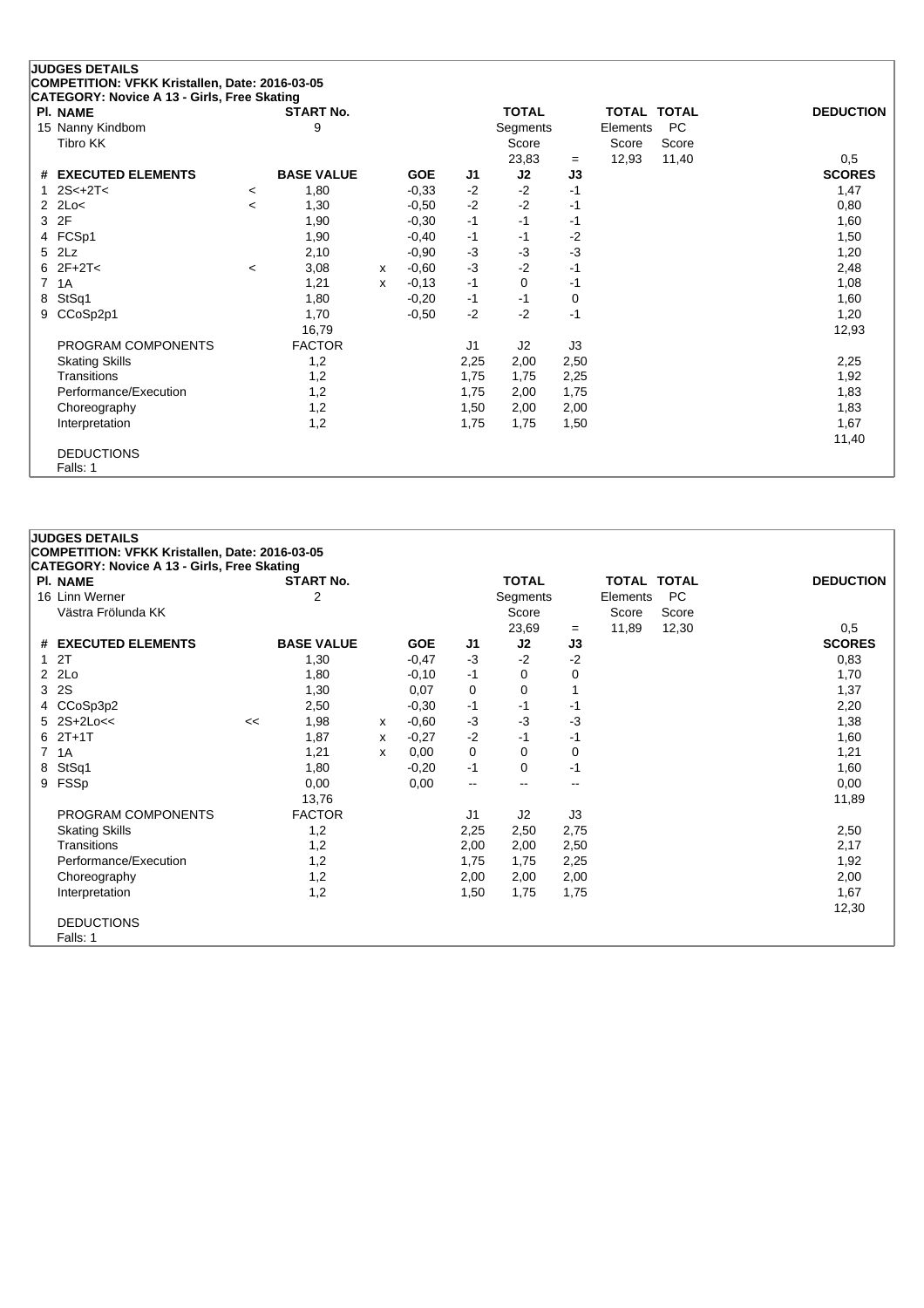|   | <b>PRESERVATOR AND PROPERTY OF PROPERTY</b><br>PI. NAME | <b>START No.</b>  |   |            |                | <b>TOTAL</b> |      | TOTAL TOTAL |           | <b>DEDUCTION</b> |
|---|---------------------------------------------------------|-------------------|---|------------|----------------|--------------|------|-------------|-----------|------------------|
|   | 17 Thyra Tunestål                                       |                   |   |            |                | Segments     |      | Elements    | <b>PC</b> |                  |
|   | Malmö KK                                                |                   |   |            |                | Score        |      | Score       | Score     |                  |
|   |                                                         |                   |   |            |                | 23,37        | $=$  | 10,87       | 13,00     | 0,5              |
|   | # EXECUTED ELEMENTS                                     | <b>BASE VALUE</b> |   | <b>GOE</b> | J1             | J2           | J3   |             |           | <b>SCORES</b>    |
|   | 1 1 A                                                   | 1,10              |   | 0,07       | 0              | 0            |      |             |           | 1,17             |
|   | 2 FSSpB                                                 | 1,70              |   | $-0,33$    | $-2$           | $-3$         |      |             |           | 1,37             |
|   | 3 1Lz                                                   | 0,60              |   | $-0,07$    | 0              | 0            | $-2$ |             |           | 0,53             |
|   | 4 2S                                                    | 1,30              |   | $-0,47$    | $-3$           | $-2$         | $-2$ |             |           | 0,83             |
|   | 5 2Lo                                                   | 1,98              | х | $-0.90$    | $-3$           | $-3$         | $-3$ |             |           | 1,08             |
|   | 6 2S                                                    | 1,43              | x | $-0,47$    | $-3$           | $-2$         | $-2$ |             |           | 0,96             |
|   | 7 CCoSp2p1                                              | 1,70              |   | $-0,20$    | 0              | $-2$         | 0    |             |           | 1,50             |
|   | 8 StSq1                                                 | 1,80              |   | 0,00       | 0              | 0            | 0    |             |           | 1,80             |
| 9 | $1A+1L0$                                                | 1,76              | x | $-0,13$    | $-1$           | $-1$         | 0    |             |           | 1,63             |
|   |                                                         | 13,37             |   |            |                |              |      |             |           | 10,87            |
|   | PROGRAM COMPONENTS                                      | <b>FACTOR</b>     |   |            | J <sub>1</sub> | J2           | J3   |             |           |                  |
|   | <b>Skating Skills</b>                                   | 1,2               |   |            | 2,50           | 2,25         | 2,75 |             |           | 2,50             |
|   | <b>Transitions</b>                                      | 1,2               |   |            | 2,25           | 2,00         | 2,25 |             |           | 2,17             |
|   | Performance/Execution                                   | 1,2               |   |            | 2,25           | 1,75         | 2,50 |             |           | 2,17             |
|   | Choreography                                            | 1,2               |   |            | 2,00           | 2,25         | 2,00 |             |           | 2,08             |
|   | Interpretation                                          | 1,2               |   |            | 2,25           | 1,75         | 1,75 |             |           | 1,92             |
|   |                                                         |                   |   |            |                |              |      |             |           | 13,00            |
|   | <b>DEDUCTIONS</b>                                       |                   |   |            |                |              |      |             |           |                  |
|   | Falls: 1                                                |                   |   |            |                |              |      |             |           |                  |

|    | <b>JUDGES DETAILS</b>                                                                                |                          |                   |   |            |                |              |      |             |           |                  |  |  |
|----|------------------------------------------------------------------------------------------------------|--------------------------|-------------------|---|------------|----------------|--------------|------|-------------|-----------|------------------|--|--|
|    | COMPETITION: VFKK Kristallen, Date: 2016-03-05<br><b>CATEGORY: Novice A 13 - Girls, Free Skating</b> |                          |                   |   |            |                |              |      |             |           |                  |  |  |
|    | <b>PI. NAME</b>                                                                                      |                          | <b>START No.</b>  |   |            |                | <b>TOTAL</b> |      | TOTAL TOTAL |           | <b>DEDUCTION</b> |  |  |
|    | 18 Vilma Nilson                                                                                      |                          | 8                 |   |            |                | Segments     |      | Elements    | <b>PC</b> |                  |  |  |
|    | Västra Frölunda KK                                                                                   |                          |                   |   |            |                | Score        |      | Score       | Score     |                  |  |  |
|    |                                                                                                      |                          |                   |   |            |                | 23,20        | $=$  | 11,70       | 12,50     |                  |  |  |
|    | # EXECUTED ELEMENTS                                                                                  |                          | <b>BASE VALUE</b> |   | <b>GOE</b> | J <sub>1</sub> | J2           | J3   |             |           | <b>SCORES</b>    |  |  |
|    | 1 2S                                                                                                 |                          | 1,30              |   | 0,00       | 0              | 0            | 0    |             |           | 1,30             |  |  |
|    | 2 1A                                                                                                 |                          | 1,10              |   | 0,07       | 0              | 0            |      |             |           | 1,17             |  |  |
|    | 3 FCSp1                                                                                              |                          | 1,90              |   | $-0,10$    | 0              | 0            | $-1$ |             |           | 1,80             |  |  |
|    | 4 2T                                                                                                 |                          | 1,30              |   | $-0,20$    | -1             | $-1$         | -1   |             |           | 1,10             |  |  |
| 5  | StSq1                                                                                                |                          | 1,80              |   | $-0,30$    | $-1$           | $-1$         | -1   |             |           | 1,50             |  |  |
| 6. | 1A+1Lo                                                                                               |                          | 1,76              | x | $-0,60$    | $-3$           | -3           | $-3$ |             |           | 1,16             |  |  |
|    | 7 2S+SEQ                                                                                             |                          | 1,14              | x | $-0,40$    | $-2$           | $-2$         | $-2$ |             |           | 0,74             |  |  |
|    | 8 2Lo<                                                                                               | $\overline{\phantom{a}}$ | 1,43              | x | $-0,90$    | $-3$           | $-3$         | $-3$ |             |           | 0,53             |  |  |
|    | 9 CCoSp3p2                                                                                           |                          | 2,50              |   | $-0,10$    | 0              | $-1$         | 0    |             |           | 2,40             |  |  |
|    |                                                                                                      |                          | 14,23             |   |            |                |              |      |             |           | 11,70            |  |  |
|    | PROGRAM COMPONENTS                                                                                   |                          | <b>FACTOR</b>     |   |            | J <sub>1</sub> | J2           | J3   |             |           |                  |  |  |
|    | <b>Skating Skills</b>                                                                                |                          | 1,2               |   |            | 2,50           | 2,50         | 2,50 |             |           | 2,50             |  |  |
|    | Transitions                                                                                          |                          | 1,2               |   |            | 2,25           | 2,25         | 2,25 |             |           | 2,25             |  |  |
|    | Performance/Execution                                                                                |                          | 1,2               |   |            | 2,00           | 2,00         | 1,75 |             |           | 1,92             |  |  |
|    | Choreography                                                                                         |                          | 1,2               |   |            | 2,25           | 2,25         | 2,00 |             |           | 2,17             |  |  |
|    | Interpretation                                                                                       |                          | 1,2               |   |            | 1,50           | 2,00         | 1,25 |             |           | 1,58             |  |  |
|    |                                                                                                      |                          |                   |   |            |                |              |      |             |           | 12,50            |  |  |
|    | <b>DEDUCTIONS</b>                                                                                    |                          |                   |   |            |                |              |      |             |           |                  |  |  |
|    | Falls: 2                                                                                             |                          |                   |   |            |                |              |      |             |           |                  |  |  |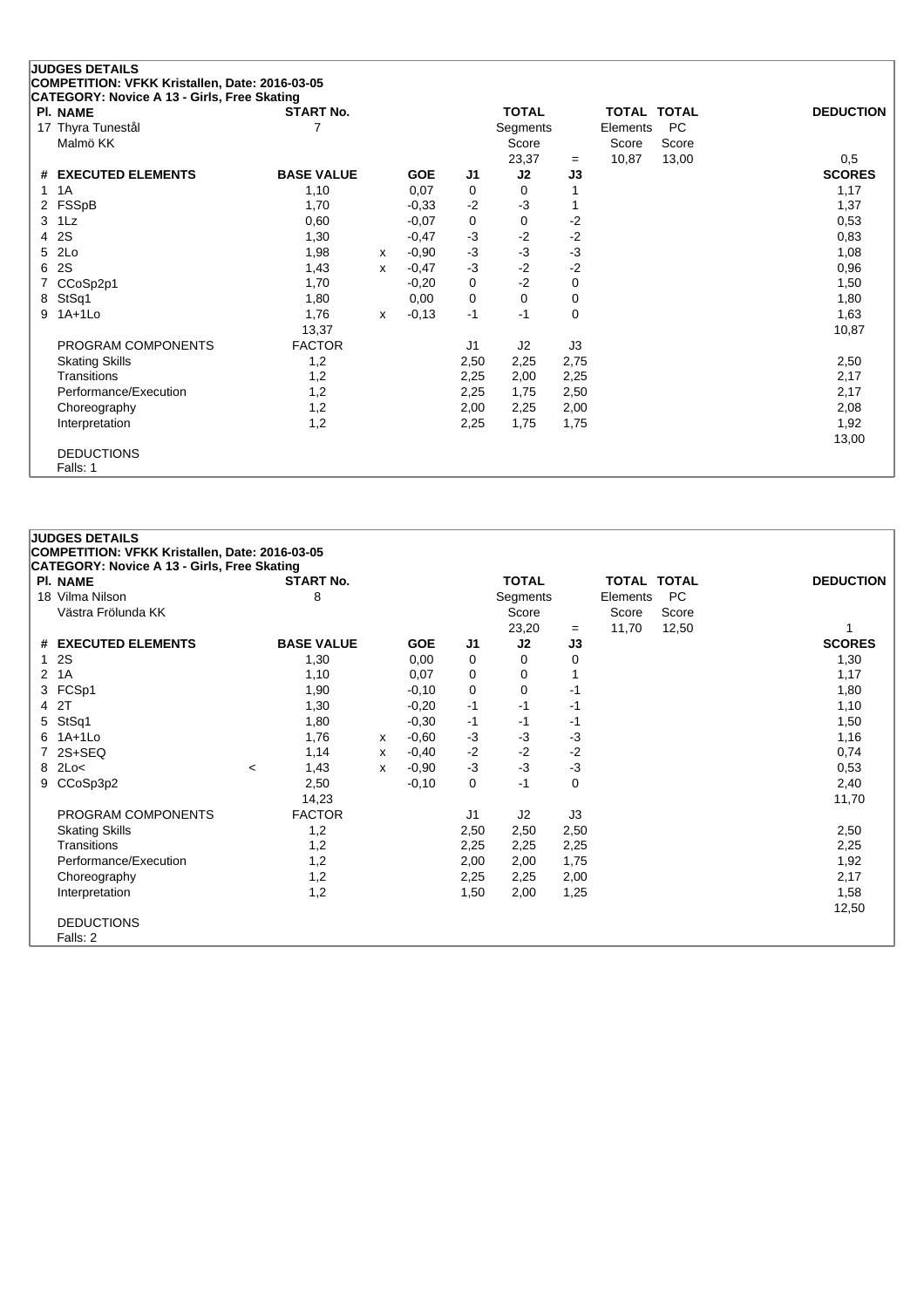|   | <b>PI. NAME</b>       |    | <b>START No.</b>  |   |            |                | <b>TOTAL</b> |      | TOTAL TOTAL |       | <b>DEDUCTION</b> |
|---|-----------------------|----|-------------------|---|------------|----------------|--------------|------|-------------|-------|------------------|
|   | 19 Sofie Strandby     | 5  |                   |   |            |                | Segments     |      | Elements    | PC    |                  |
|   | Tibro KK              |    |                   |   |            |                | Score        |      | Score       | Score |                  |
|   |                       |    |                   |   |            |                | 21,62        | $=$  | 10,72       | 11,90 |                  |
|   | # EXECUTED ELEMENTS   |    | <b>BASE VALUE</b> |   | <b>GOE</b> | J1             | J2           | J3   |             |       | <b>SCORES</b>    |
|   | 1 $2S+2T<<$           | << | 1,70              |   | $-0,60$    | $-3$           | $-3$         | -3   |             |       | 1,10             |
|   | $2$ $2Lo$             |    | 1,80              |   | $-0.30$    | $-1$           | -1           | -1   |             |       | 1,50             |
|   | 3 CCoSp3p2            |    | 2,50              |   | $-0.50$    | $-1$           | $-2$         | -2   |             |       | 2,00             |
|   | 4 2T                  |    | 1,30              |   | $-0,60$    | $-3$           | $-3$         | -3   |             |       | 0,70             |
|   | 5 2S                  |    | 1,30              |   | $-0,20$    | $-1$           | -1           | -1   |             |       | 1,10             |
|   | 6 FCSpB               |    | 1,60              |   | $-0.80$    | $-3$           | $-3$         | $-2$ |             |       | 0,80             |
|   | 7 1Lz e+1A+SEQ        | e  | 1,41              | x | $-0.33$    | $-2$           | $-2$         | $-1$ |             |       | 1,08             |
|   | 8 StSq1               |    | 1,80              |   | $-0.50$    | $-1$           | $-2$         | $-2$ |             |       | 1,30             |
| 9 | 1A                    |    | 1,21              | x | $-0,07$    | $-1$           | 0            | 0    |             |       | 1,14             |
|   |                       |    | 14,62             |   |            |                |              |      |             |       | 10,72            |
|   | PROGRAM COMPONENTS    |    | <b>FACTOR</b>     |   |            | J <sub>1</sub> | J2           | J3   |             |       |                  |
|   | <b>Skating Skills</b> |    | 1,2               |   |            | 2,00           | 2,25         | 2,50 |             |       | 2,25             |
|   | <b>Transitions</b>    |    | 1,2               |   |            | 1,25           | 2,25         | 2,25 |             |       | 1,92             |
|   | Performance/Execution |    | 1,2               |   |            | 1,50           | 1,75         | 2,00 |             |       | 1,75             |
|   | Choreography          |    | 1,2               |   |            | 1,75           | 2,50         | 1,75 |             |       | 2,00             |
|   | Interpretation        |    | 1,2               |   |            | 2,25           | 2,25         | 1,50 |             |       | 2,00             |
|   |                       |    |                   |   |            |                |              |      |             |       | 11,90            |
|   | <b>DEDUCTIONS</b>     |    |                   |   |            |                |              |      |             |       |                  |
|   | Falls: 2              |    |                   |   |            |                |              |      |             |       |                  |

## **JUDGES DETAILS COMPETITION: VFKK Kristallen, Date: 2016-03-05 CATEGORY: Novice A 13 - Girls, Free Skating Pl. NAME START No. TOTAL TOTAL TOTAL DEDUCTION** 20 Izabelle Isaksson 1 30 Izabelle Isaksson 1 3 Isabelle Isaksson 1 Segments Elements PC Konståkarna Borås Score Score Score Score Score Score Score Score Score Score Score Score Score Score Score Score Score Score Score Score Score Score Score Score Score Score Score Score Score Score Score Score Score Score 19,35 <sup>=</sup> 8,25 11,10 0 **# EXECUTED ELEMENTS BASE VALUE GOE J1 J2 J3 SCORES** 1 1Lz 0,60 0,07 0 0 1 0,67 2 2Lo< <sup>&</sup>lt; 1,30 -0,80 -3 -2 -3 0,50 3 CCoSp2p1 1,70 -0,60 -2 -2 1,10 4 2S 1,30 -0,33 -2 -1 -2 0,97 5 FSSp 0,00 0,00 -- -- -- 0,00 6 StSq1 1,80 -0,40 -1 -2 -1 1,40 7 2S 1,43 <sup>x</sup> -0,40 -2 -2 -2 1,03 8 2F< <sup>&</sup>lt; 1,54 <sup>x</sup> -0,90 -3 -3 -3 0,64 9 1A+1A+SEQ 1,94 x 0,00 0 0 0 1,94 1,94 11,61 8,25 PROGRAM COMPONENTS FACTOR 11 J2 J3 Skating Skills 1,2 2,25 2,00 2,25 2,17 Transitions 1,2 1,50 1,75 2,00 1,75 Performance/Execution 1,2 1,75 1,50 2,50 1,92 1,92 Choreography 1,2 1,75 2,00 1,75 1,83 Interpretation 1,2 2,00 1,50 1,25 1,58 11,10 DEDUCTIONS